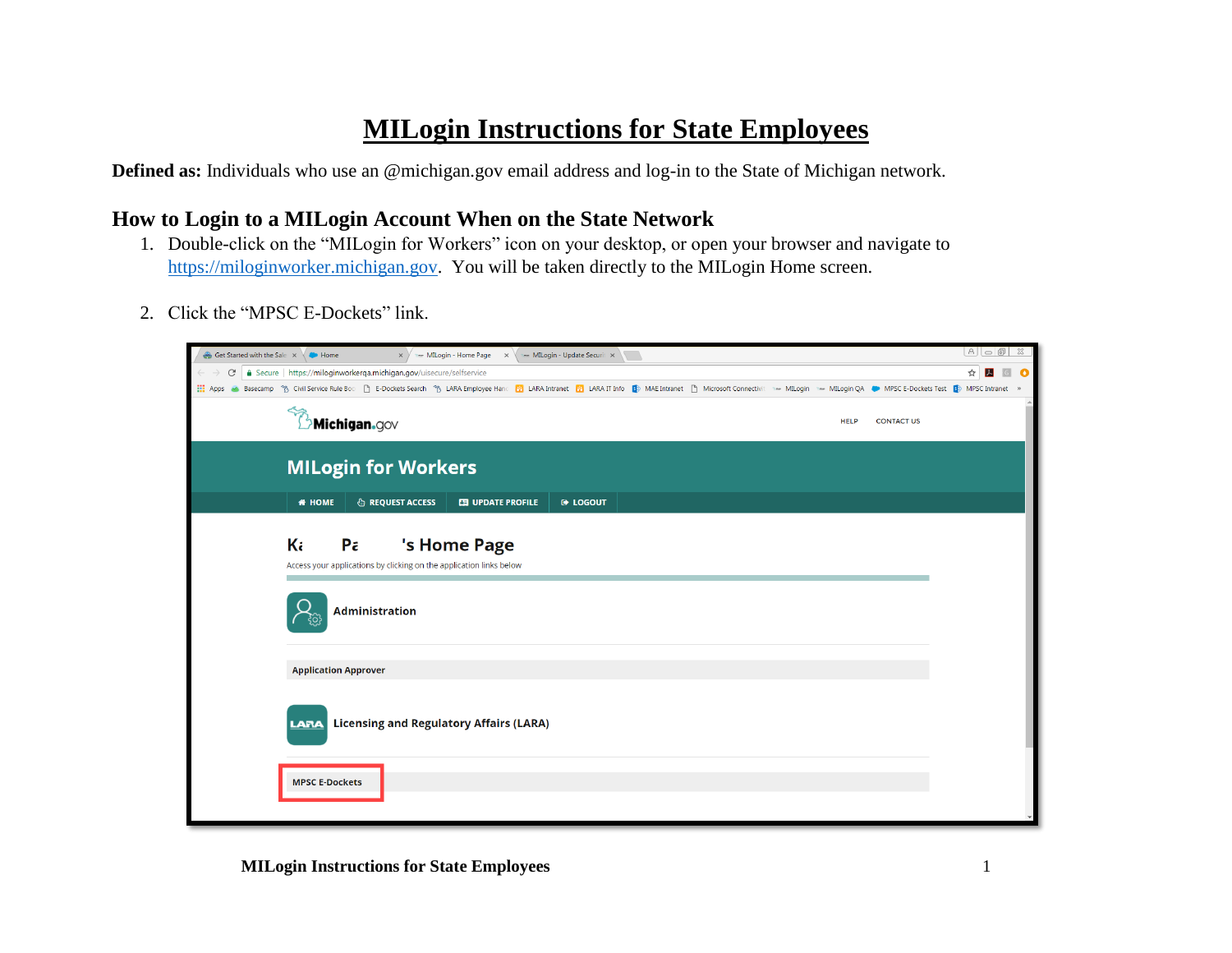3. On the window that pops up, read the terms and conditions, then click the "Acknowledge/Agree" button.

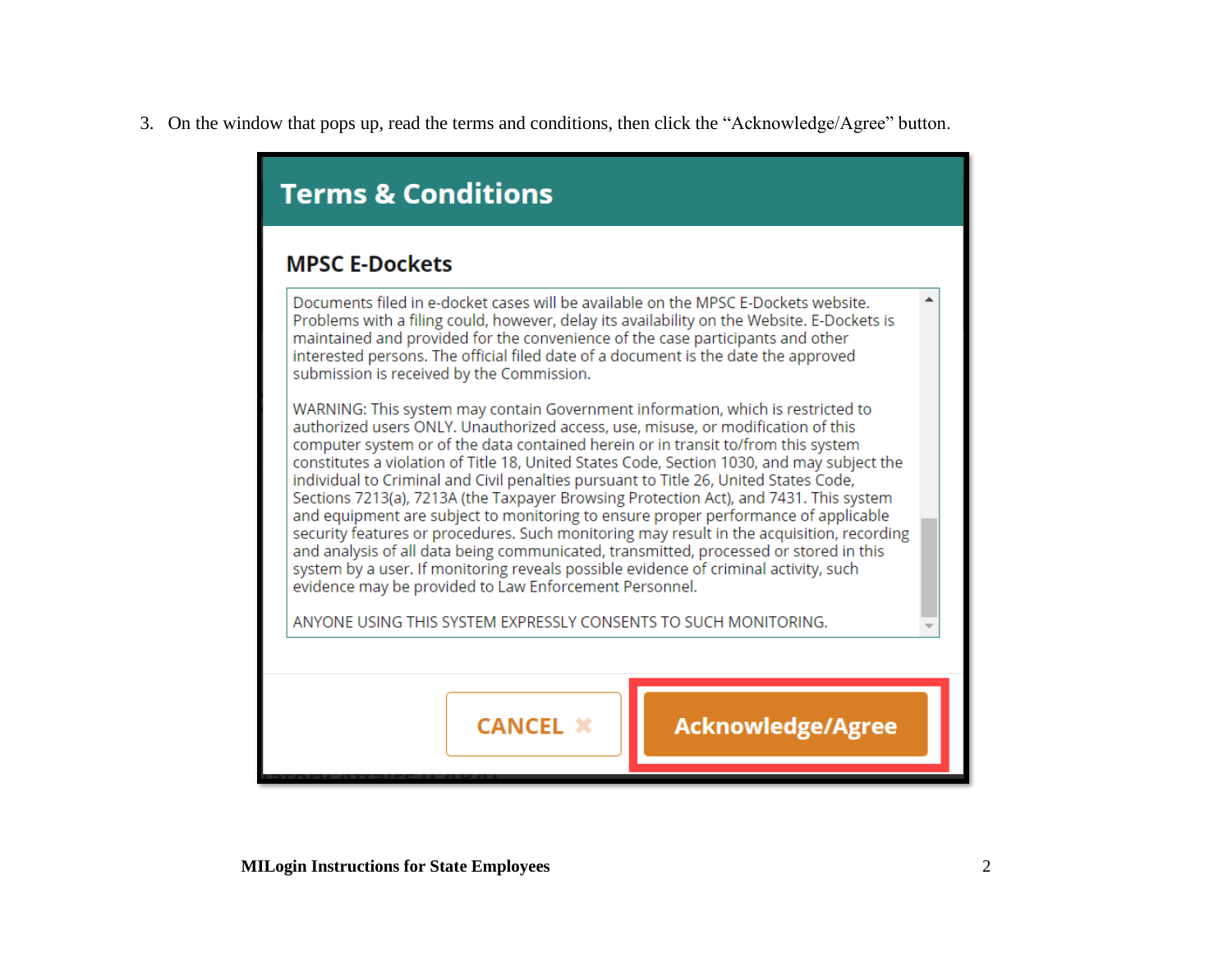

4. You should now be logged in to E-Dockets and able to see the home screen below.

• If you cannot access the system, please call 517.284.8091 for assistance.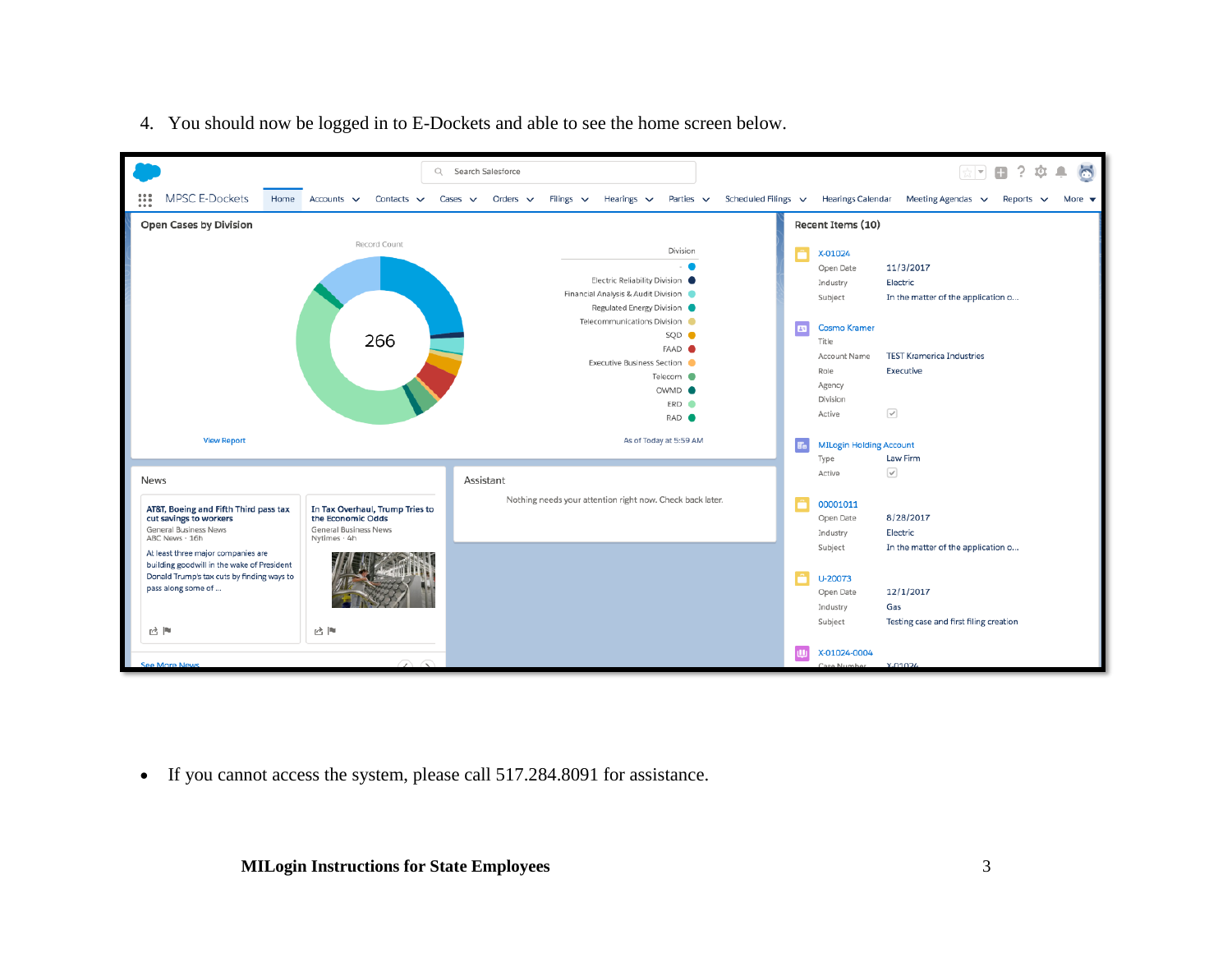## **How to Login to a MILogin Account When Outside the State Network**

1. Double-click on the "MILogin for Workers" icon on your desktop, or open your browser and navigate to [https://miloginworker.michigan.gov.](https://miloginworker.michigan.gov/) You will be taken to the MILogin login screen. Enter your user ID (the part of your email before @michigan.gov) and your password (same as your Outlook password). Click "Login."

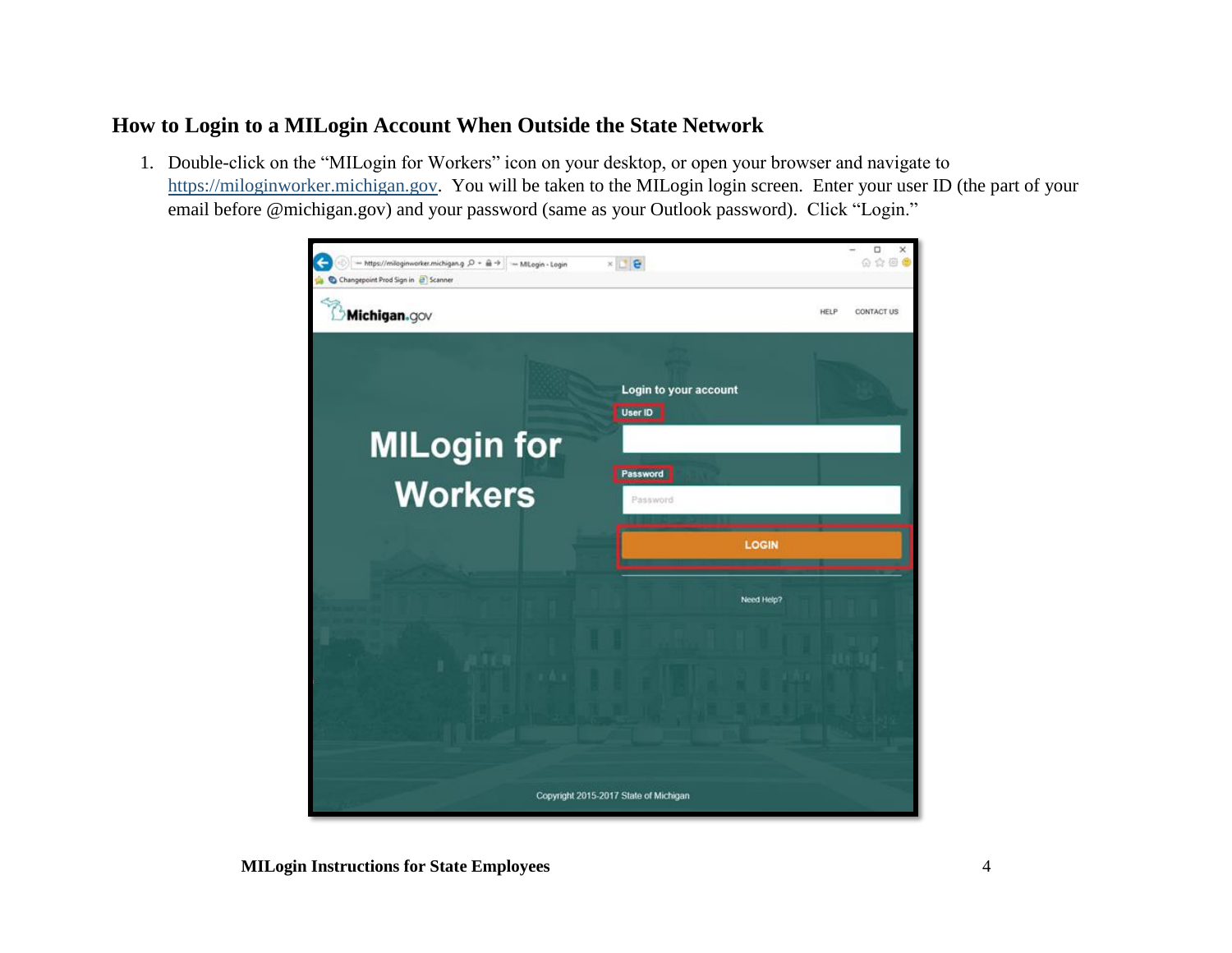2. You should now be at the MILogin Home page. Click the "MPSC E-Dockets" link.

| Get Started with the Sale: x Home |                                                                                                                                                                                                                               |  |
|-----------------------------------|-------------------------------------------------------------------------------------------------------------------------------------------------------------------------------------------------------------------------------|--|
| C                                 | Secure   https://miloginworkerqa.michigan.gov/uisecure/selfservice                                                                                                                                                            |  |
|                                   | :::: Apps < Basecamp % Civil Service Rule Boc La E-Dockets Search % LARA Employee Hanc La LARA Intranet La LARA IT Info B MAE Intranet La Microsoft Connectivit > Millogin > Millogin QA MPSC E-Dockets Test Ep MPSC Intranet |  |
|                                   | <b>Michigan.</b> gov<br><b>HELP</b><br><b>CONTACT US</b>                                                                                                                                                                      |  |
|                                   | <b>MILogin for Workers</b>                                                                                                                                                                                                    |  |
|                                   | <b># HOME</b><br><b>&amp; REQUEST ACCESS</b><br><b>ER UPDATE PROFILE</b><br><b>E</b> LOGOUT                                                                                                                                   |  |
|                                   | Kċ<br>'s Home Page<br>$P\tilde{c}$<br>Access your applications by clicking on the application links below<br><b>Administration</b>                                                                                            |  |
|                                   | <b>Application Approver</b>                                                                                                                                                                                                   |  |
|                                   | <b>Licensing and Regulatory Affairs (LARA)</b><br><b>LARA</b><br><b>MPSC E-Dockets</b>                                                                                                                                        |  |
|                                   |                                                                                                                                                                                                                               |  |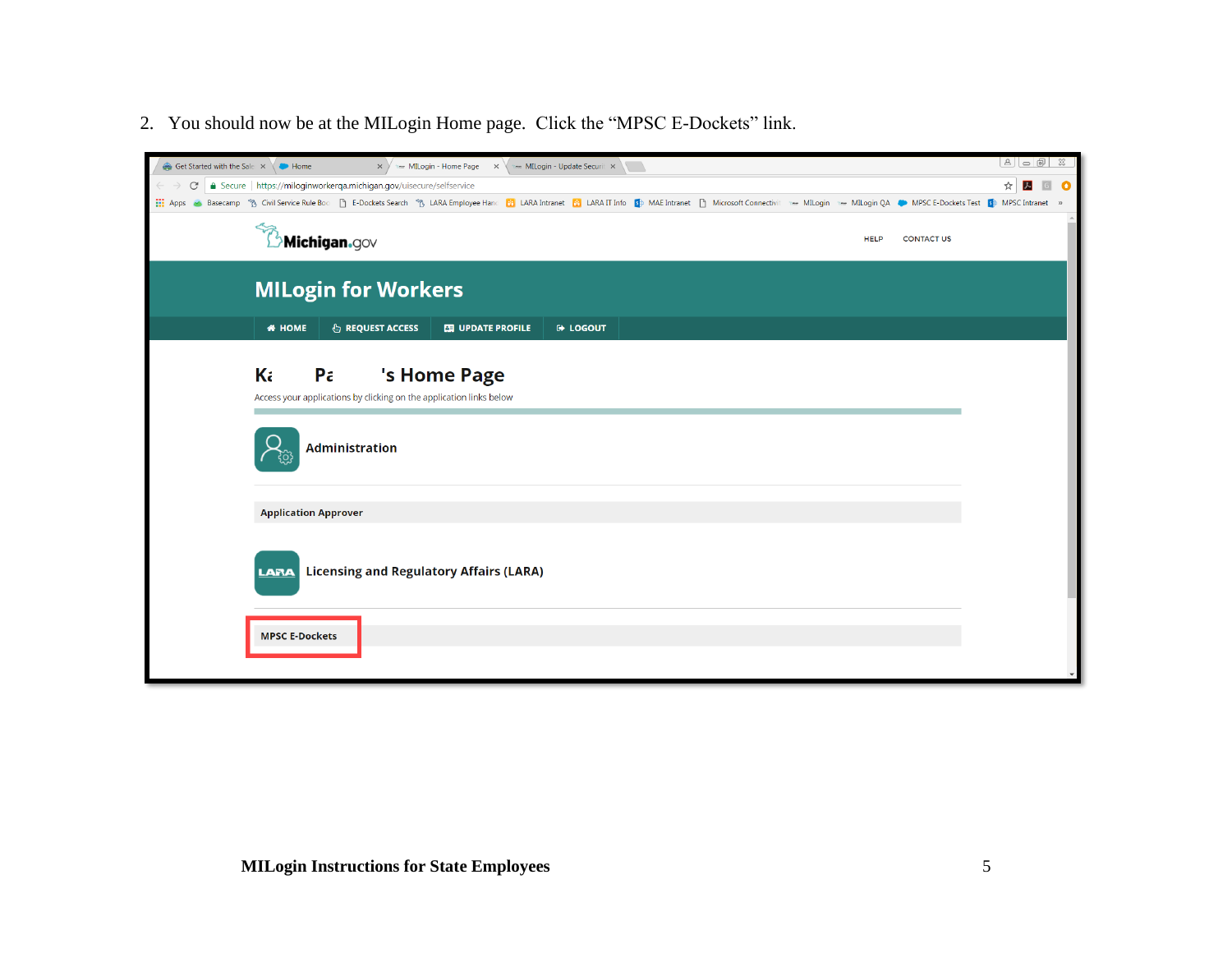3. On the window that pops up, read the terms and conditions, then click the "Acknowledge/Agree" button.

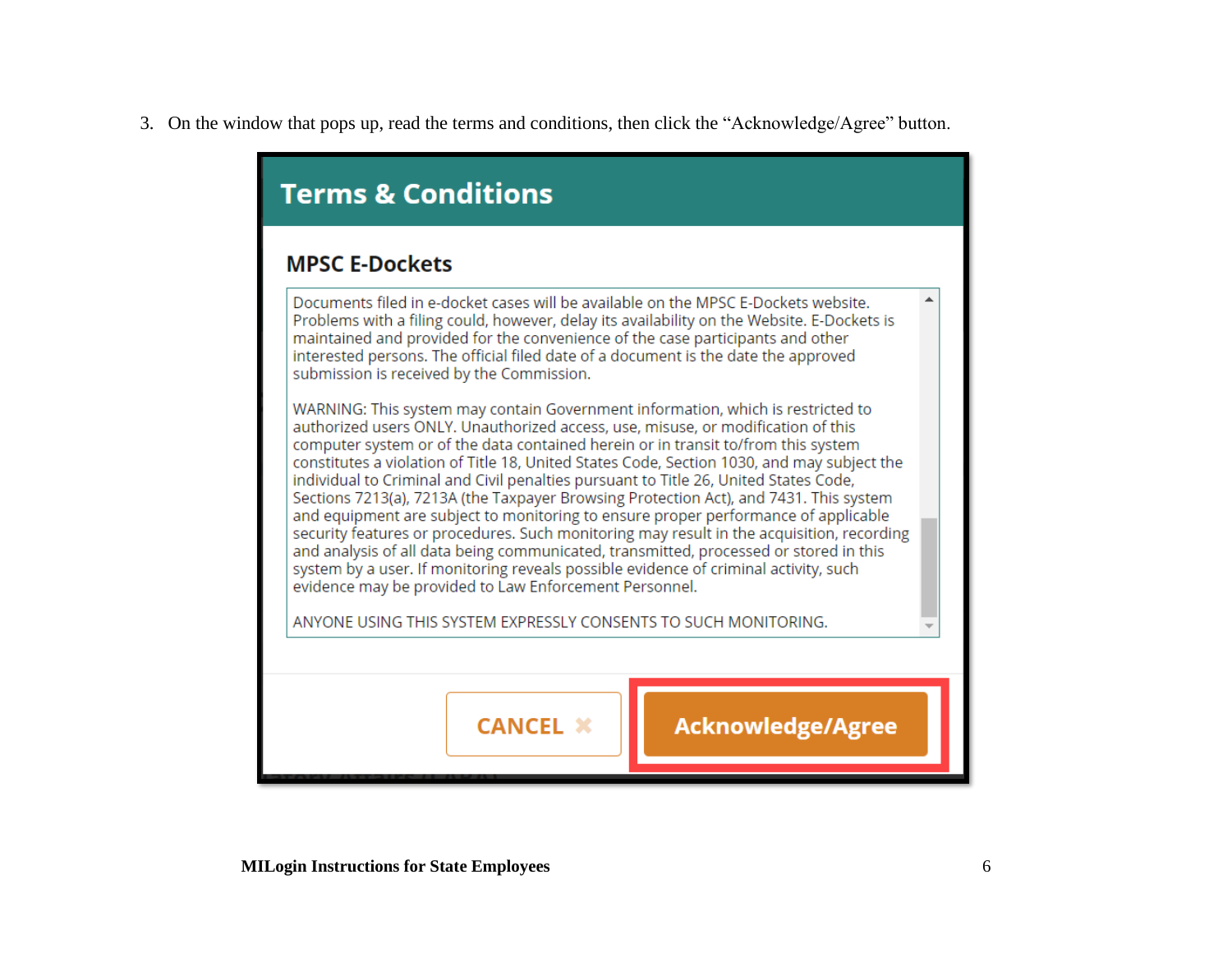

4. You should now be logged in to E-Dockets and able to see the home screen below.

• If you cannot access the system, please call 517.284.8091 for assistance.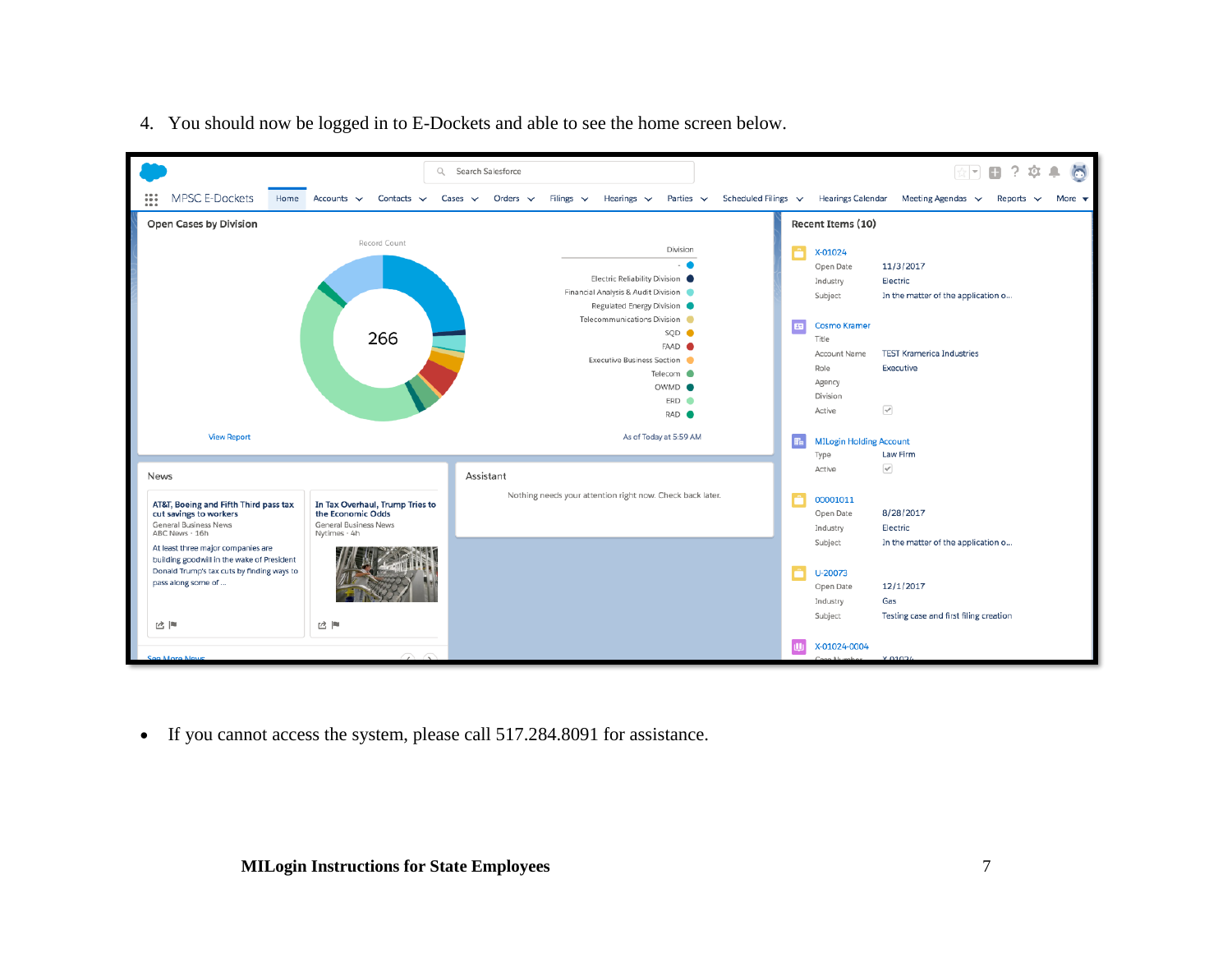## **Additional Information**

## **Updating Your Phone Number for Password Recovery**

1. After logging in to your MILogin account [\(https://miloginworker.michigan.gov\)](https://miloginworker.michigan.gov/), select "Update Profile" on the Home page.

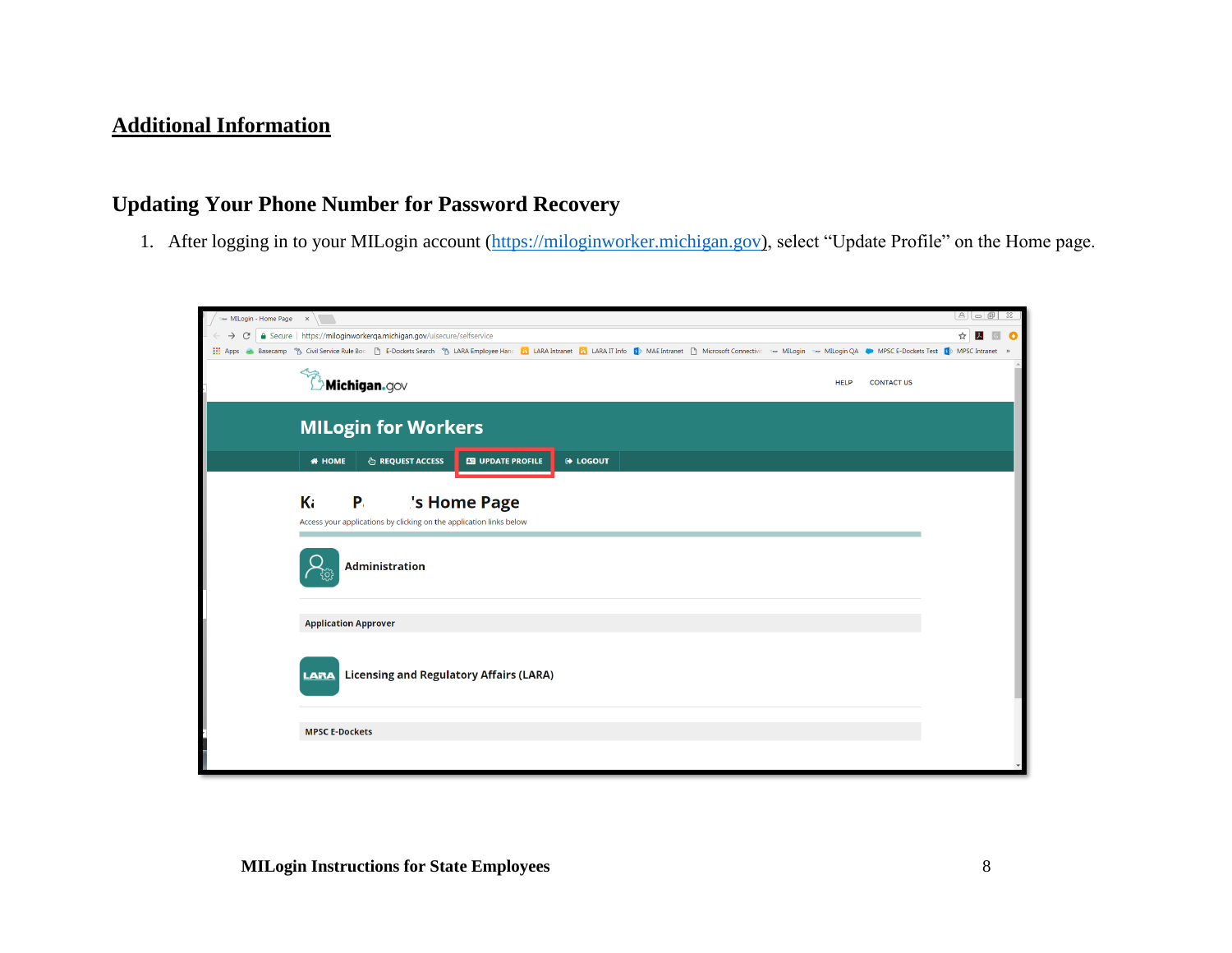- 2. Verify that the values in the fields denoted with the red asterisks are correct. Click "Submit."
	- oYou will only be able to edit the Work Phone Number and Mobile Number fields. If your first name, last name, or email address is incorrect, please contact the helpdesk at 517.241.9700 or 1.800.968.2644.

| The MILogin - Update Profile X |                                                                                                                                                                                                                                                                                                                             |                               |                                |                  |
|--------------------------------|-----------------------------------------------------------------------------------------------------------------------------------------------------------------------------------------------------------------------------------------------------------------------------------------------------------------------------|-------------------------------|--------------------------------|------------------|
| $\leftarrow$                   | △ Secure   https://miloginworkerqa.michigan.gov/uisecure/selfservice/updateprof                                                                                                                                                                                                                                             |                               |                                | $\star$<br>$\mu$ |
| : Apps →                       | Basecamp <sup>®</sup> & Civil Service Rule Boc <u> </u> B-Dockets Search <sup>®</sup> & SOM Insurance Rates ®& LARA Employee Hanc   BB LARA Intranet   BB LARA II Info   MAE Intranet 1 me MILogin ( MPSC E-Dockets Test   MPSC Intranet   23 NeoGov<br>WINDOWSTRUCKS HE OF DRILLINGTED<br><b>GENERAL</b><br><b>TERMINE</b> |                               |                                |                  |
|                                | <b>Update Profile</b>                                                                                                                                                                                                                                                                                                       | Profile<br><b>Information</b> | $\overline{2}$<br>Confirmation |                  |
|                                | <b>Profile Information</b>                                                                                                                                                                                                                                                                                                  |                               |                                |                  |
|                                | Update your profile information                                                                                                                                                                                                                                                                                             |                               |                                |                  |
|                                | * Required                                                                                                                                                                                                                                                                                                                  |                               |                                |                  |
|                                | *First Name<br><b>Middle Initial</b>                                                                                                                                                                                                                                                                                        | <b>*Last Name</b>             | <b>Suffix</b>                  |                  |
|                                | * Email Address                                                                                                                                                                                                                                                                                                             |                               |                                |                  |
|                                | *Work Phone Number                                                                                                                                                                                                                                                                                                          | <b>Mobile Number</b>          |                                |                  |
|                                |                                                                                                                                                                                                                                                                                                                             |                               |                                |                  |
|                                | <b>SUBMIT</b><br><b>RESET</b>                                                                                                                                                                                                                                                                                               |                               |                                |                  |